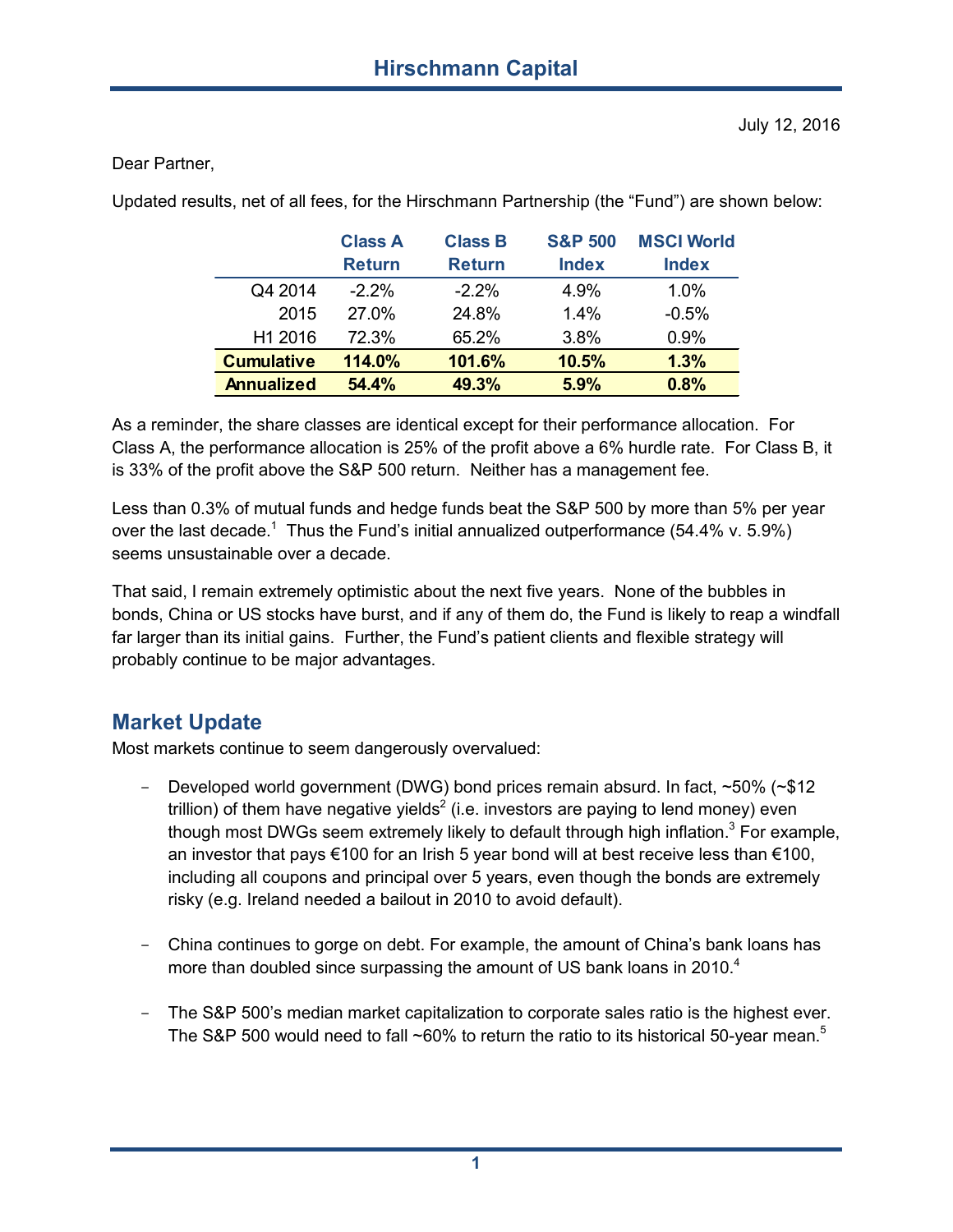- Since the data series began in 1970, the US median home price to median household income ratio is the highest ever except for the 2003-08 housing bubble. That is, the ratio is higher than it has been for ~90% of the time since 1970.<sup>6</sup>

# **Fire and Finance<sup>7</sup>**

History shows that both forest fires and economic crises are inevitable. In recent decades the US has averaged  $\sim$ 120,000 fires per year and a recession every  $\sim$ 4 years.<sup>8</sup> Since they are inevitable, should we try to suppress them or allow them to occur naturally?

For most of the  $20<sup>th</sup>$  century, US forest managers thought fires should always be suppressed.<sup>9</sup> Starting in 1935, the US government advocated extinguishment of all fires by 10 am the next day.<sup>10</sup> By the 1940s, over 8000 fire lookout towers had been built and Smokey Bear was warning that "Only YOU can prevent forest fires."

Policy changed as we learned that suppression increases the severity of future fires by causing tinder to accumulate. (The 1988 Yellowstone fire burned 44 times more land than any previous recorded Yellowstone fire.)<sup>11</sup> Fire is now a key management tool in many US forests.<sup>12</sup>

There has been no such change of heart about economic crises. For the past 30 years, we have been zealously fighting crises with bailouts, deficit spending and monetary stimulus (i.e. lower interest rates). Rate cuts were used in response to the 1987 stock market crash, 1990-91 recession, 2000-02 dot-com crash and 2007-09 recession. US bailouts aided the S&Ls (1980s- 1990s), Continental Illinois (1984), Mexico (1994) and Long-Term Capital Management (1998).

Unfortunately, as with fire suppression, economic crisis suppression seems to greatly increase the severity of future crises. This is mainly because crisis suppression encourages reckless behavior by investors and borrowers.

- Crisis suppression fuels stock and real estate bubbles because low rates temporarily make such assets seem more valuable. The bigger the bubble, the bigger the eventual burst and the resulting decline in wealth and spending. Thus, the Bank of Japan's lowrate policy after Japan's 1985-86 recession fueled its 1986-91 stock and real estate bubbles. When these burst, two decades of falling output and wages ensued.
- Crisis suppression causes debt to buildup because low rates encourage borrowing and bailouts encourage careless lending. When the inevitable crisis occurs, debtors must curtail spending sharply, intensifying the crisis. Thus, the Fed's low-rate policy after the 2001 recession increased mortgage borrowing and fed the more severe 2007-09 recession. Central banks' low-rate policies following the 2007-09 recession have filled the debt powder keg to its highest levels ever. Global debt to GDP has risen from its ~120% 150-year historical mean to ~200% during the housing bubble to 250% today.<sup>13</sup>
- Crisis suppression also discourages financial firms from creating financial firebreaks that protect against others' defaults. Hence, in recent crises, a single potential default has often threatened the entire financial system (e.g. Long Term Capital Management,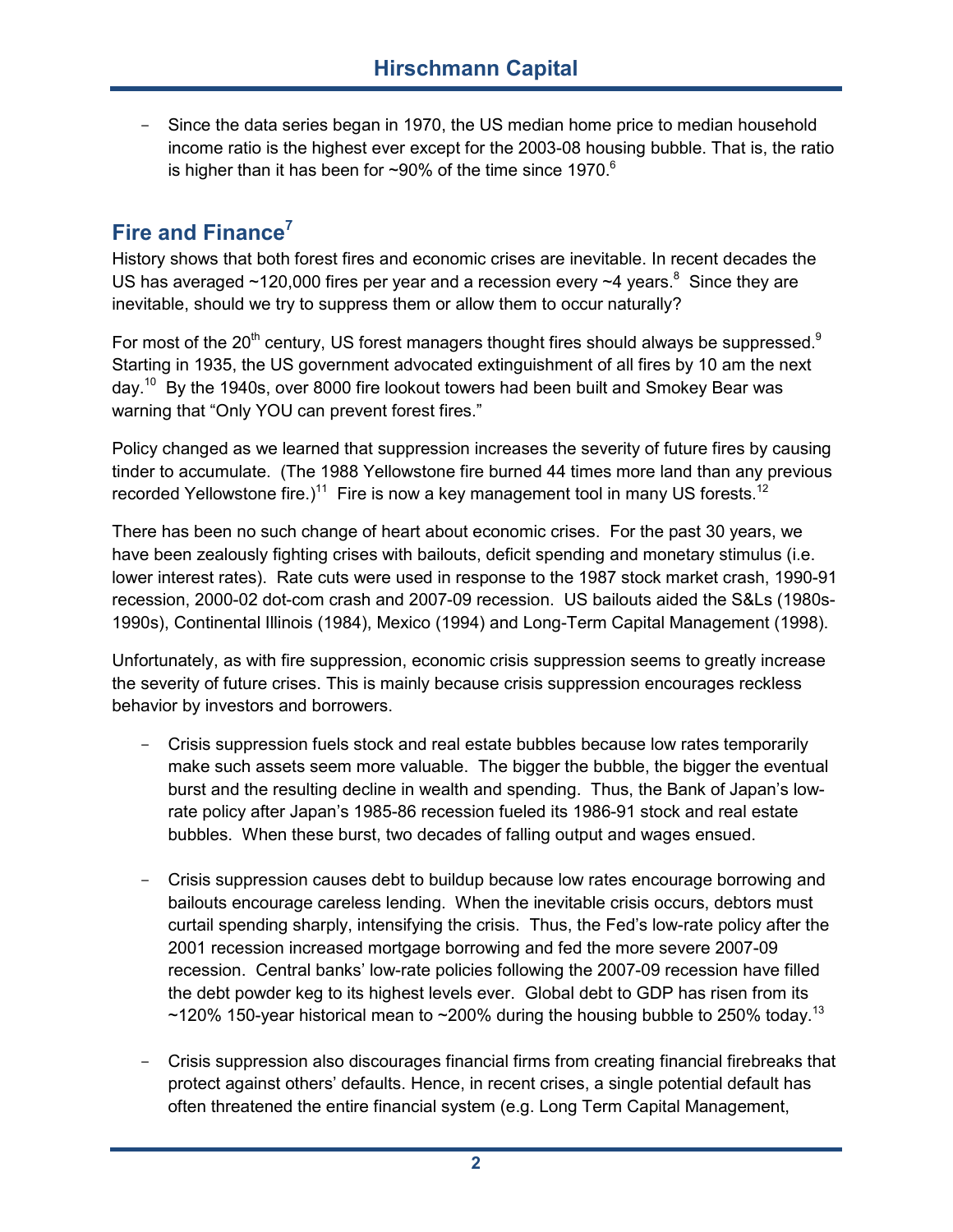Fannie Mae, Lehman Brothers, AIG, Royal Bank of Scotland, European PIGS, etc.). Today's extreme global debt levels undermine claims that new regulations have reduced such contagion risk.

For the first time in more than 30 years, governments will probably be the source not the savior of the next crisis. As DWGs have suppressed crises their solvency has steadily declined (e.g. government debt has soared) and many now seem highly likely to default.<sup>14</sup> If lenders think a government is likely to default, it can't suppress crises. Government bailouts lose credibility and the central bank can't keep rates low. A "death spiral" can result, as has recently occurred in Greece and Brazil: a government debt crisis torpedoes the private sector, which in turn worsens the government debt crisis. Thus, crisis suppression may have made a cataclysm inevitable.

## **Portfolio**

Below is a breakdown of the Fund's 2016 gross return (i.e. before the performance allocation):

| <b>Category</b>                                | <b>Return</b> |
|------------------------------------------------|---------------|
| <b>Gold-Linked Securities (GLS)</b>            | 94%           |
| Countercyclical China-Related Companies (CCCs) | 4%            |
| <b>UK Company</b>                              | $-3%$         |
| Cash                                           | $0\%$         |
| 2016 YTD Gross Return                          | 95%           |

As expected, the GLS appreciated as gold appreciated. I continue to expect gold to rise in the long-term because: (i) gold remains below its long-term average valuation, using the Fund's proprietary valuation method, albeit much less so than in December; and (ii) gold will probably benefit from greater concern about default, inflation and equity risk.

Although the Fund's UK investment remains promising, it has declined slightly in value since we purchased it ~18 months ago. The decline underscores that the Fund will often not produce favorable results immediately. Although Brexit has caused commotion, it probably will not have much long-term impact on our UK investment.

The Fund's portfolio is summarized below:

|                                                | July<br>2016 | <b>January</b><br>2016 |
|------------------------------------------------|--------------|------------------------|
| <b>Category</b>                                | Weight       | Weight                 |
| Gold-Linked Securities (GLS)                   | 86%          | 70%                    |
| Countercyclical China-Related Companies (CCCs) | 6%           | 20%                    |
| <b>UK Company</b>                              | 3%           | 10%                    |
| Cash                                           | 5%           | 0%                     |
| <b>Total</b>                                   | 100%         | 100%                   |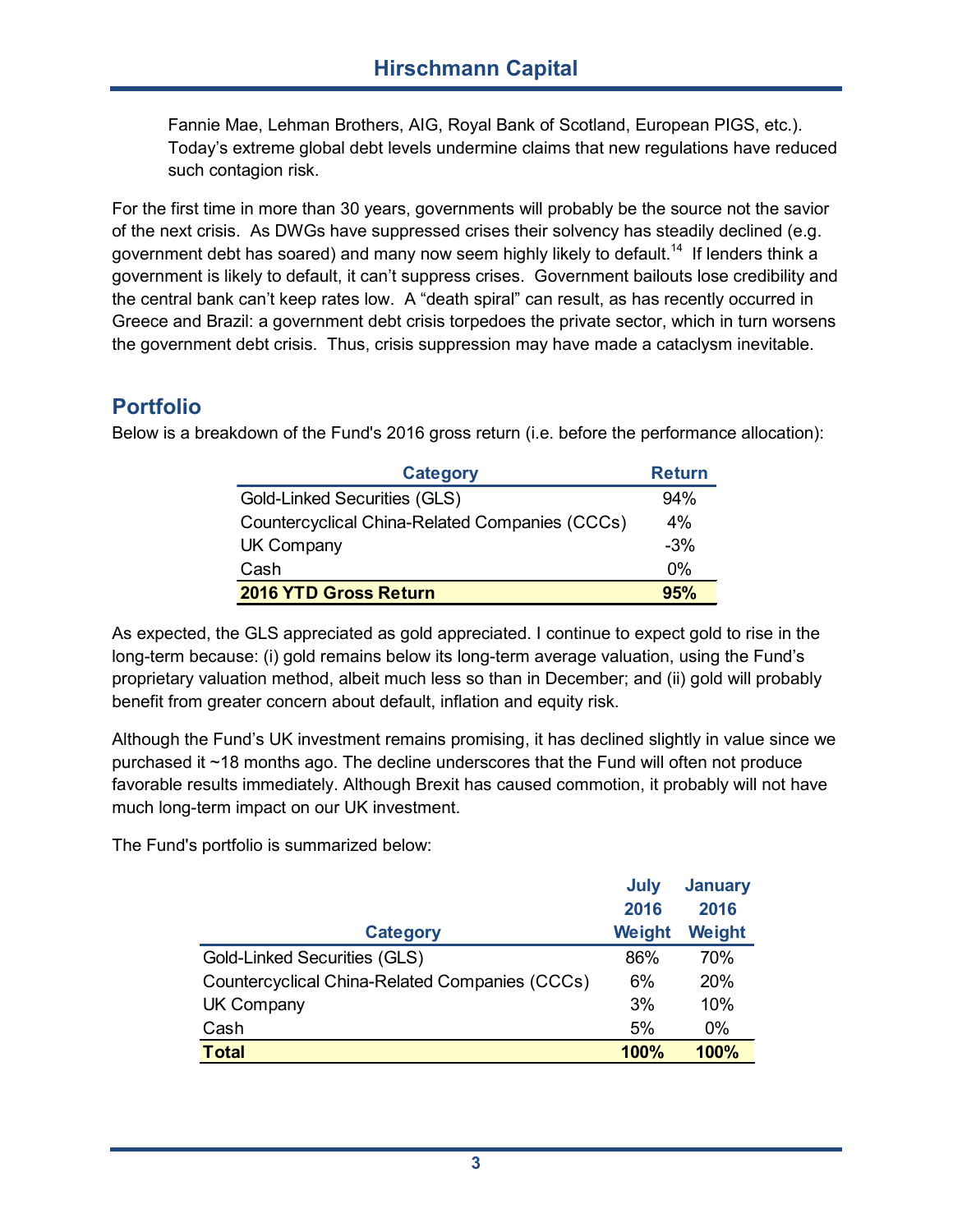## **Hirschmann Capital**

The Fund's high GLS concentration increases the chance of the Fund experiencing a temporary loss. However, the high concentration seems more than justified by the GLS' extreme potential upside and the very low probability of long-term loss even if gold declines substantially.

Although the CCCs allocation has been reduced, I continue to expect the Fund to benefit substantially if China slows further, which seems highly likely.

In May, the Fund fully exited an investment for the first time. That investment had more than doubled in the year that we held it. Confidentiality remains critical since the investment is similar to an existing one. More generally, I plan to discuss one or more of our exited investments once confidentiality ceases to be critical.

#### **Other**

I continue to hold the majority of my net worth in the Fund. In contrast, only 17% of mutual fund managers have more than \$1mm invested in their fund.<sup>15</sup>

The Fund continues to strive for tax efficiency and has yet to incur any short-term capital gains.

The Fund's operating expense ratio (i.e. bookkeeping, audit and other expenses divided by assets) now approximates that of a low-cost index fund (i.e. ~0.20%). Because Fund operating expenses are generally fixed, the operating expense ratio should fall as the Fund grows.

In 4Q 2016, the Fund's office will move to Santa Monica. Please remember my overhead (e.g. rent, salary and research costs) are not charged to the Fund.

Partners will receive their next letter and account statement in January.

The Fund's most important competitive advantage will always be its patient clients, so I greatly appreciate your continued support. Please contact me with any questions or comments.

Kind regards, Brian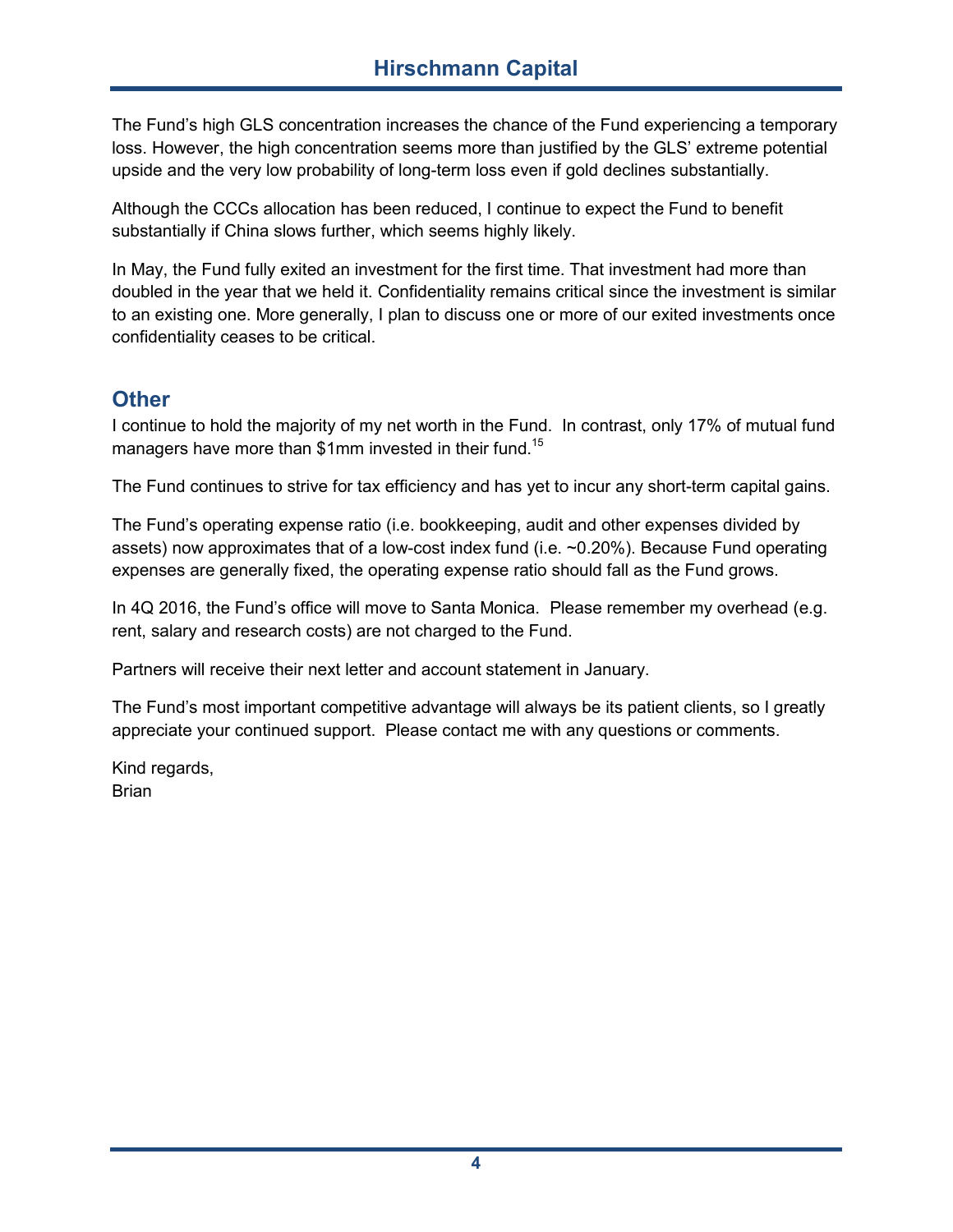# **Endnotes**

<sup>1</sup> Source: Vanguard, Lipper. Mutual fund data is based on 2003-2013. Hedge fund data is based on 2004-2014.<br><sup>2</sup> Source: Bloomberg, Financial Times<br><sup>3</sup> For more on this topic, please see the Fund's July 2015 presentation

A Source: Yardeni Research, Inc.<br>
5 Source: Standard and Poor's.<br>
6 Source: Census Bureau, James Parsons.<br>
7 Ashwin Parameswaran and Mark Spitznagel have previously compared fire suppression to economic crisis suppression. Spitznagel was probably first to use Yellowstone as an analogy for failed economic crisis suppression.<br>8 Source: United States Department of Agriculture, National Bureau of Economic Research

9 Source: Natural Resources Defense Council<br><sup>10</sup> Source: National Park Service

<sup>11</sup> Source: National Park Service

<sup>12</sup> Source: *Forest Ecosystems*

13 Source: BAML, Federal Reserve, Bureau of Economic Analysis, Census Bureau. US debt is used as a proxy for global debt from 1810-1950.<br><sup>14</sup> For more on this topic, please see the Fund's July 2015 presentation and 2015 year-end letter.<br><sup>15</sup> Source: Cerulli Associates. This is based on the top 50 mutual fund firms by assets.